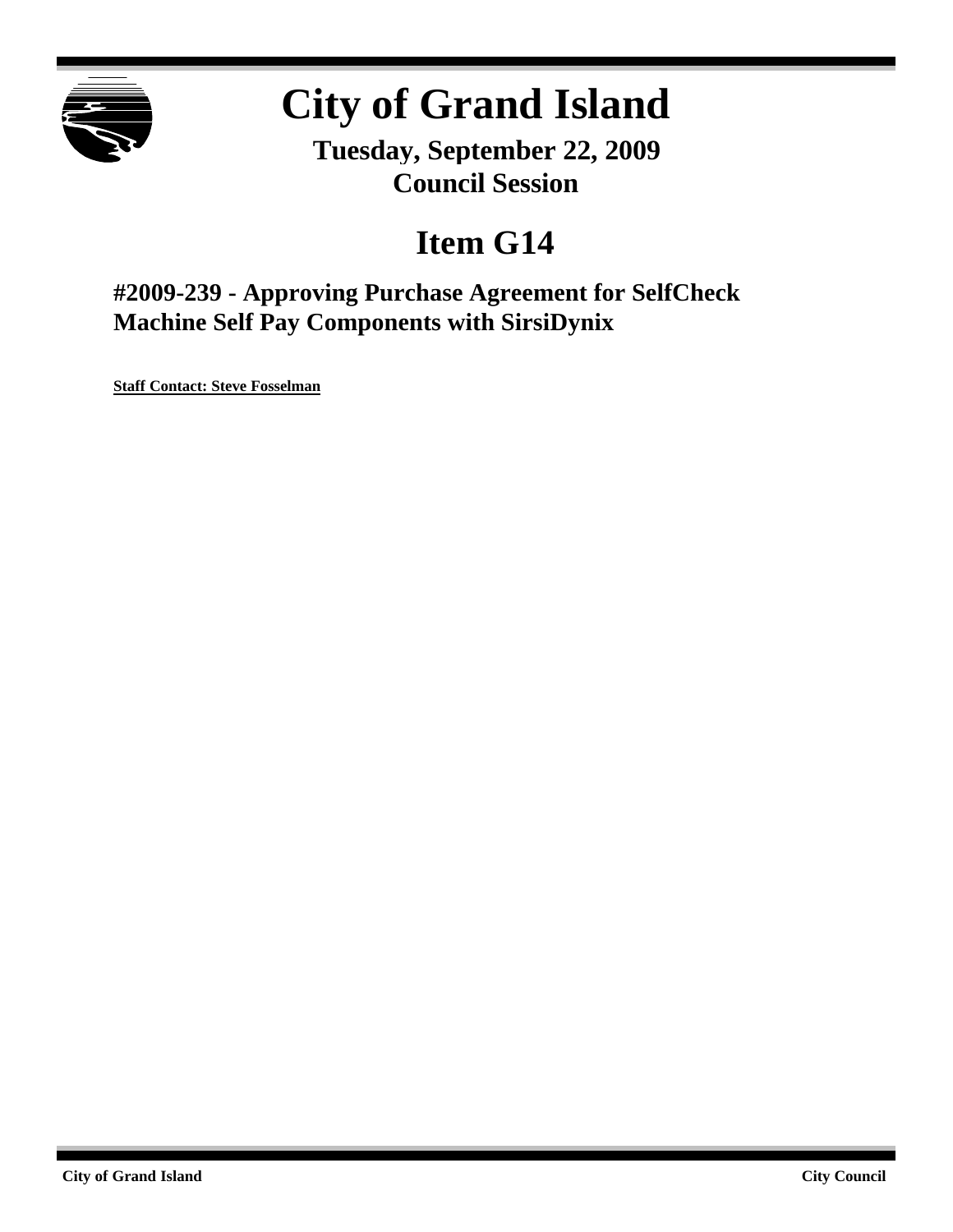# **Council Agenda Memo**

| From:                          | <b>Steve Fosselman, Library Director</b>                                                  |  |  |
|--------------------------------|-------------------------------------------------------------------------------------------|--|--|
| <b>Meeting:</b>                | September 22, 2009                                                                        |  |  |
| Subject:                       | Approving Purchase Agreement for SelfCheck Machine<br>Self Pay Components with SirsiDynix |  |  |
| <b>Item <math>\#</math>'s:</b> | $G-14$                                                                                    |  |  |
| $Presenter(s):$                | Steve Fosselman, Library Director                                                         |  |  |

## **Background**

Through previous City Council approval, the Grand Island Public Library has been contracting with SirsiDynix (formerly Dynix) since 1993 on a variety of automation system needs, including installation of hardware and software to operate the automated circulation of items. Since that initial contract, our library has periodically received City Council approval for various 3M system components such as SelfCheck machines certified and configured to work with the SirsiDynix software.

## **Discussion**

Timely automation system enhancements to our library's SelfCheck capabilities are necessary to continue improving our efficiency through effective use of technology. At this time our SelfCheck machines constitute 60-65% of our checkouts. Through field hardware/software upgrades of these machines, even greater efficiency can be gained by allowing self-payment of fines and fees. Many desired self-service transactions are currently redirected to our staffed service desks because of the need to make payments. By adding bill/coin and debit/credit payment options to SelfCheck machines in each of the three major areas of the library, patrons can perform this routine task without staff intervention which frees up employees' time to assist patrons in other ways. We anticipate that ease of payment in this fashion will also result in increased revenues.

Purchase of these components in the amount of \$26,508 through SirsiDynix assures they are certified and configured to work with the SirsiDynix software, and provides consistent analysis of potential future transportability of these and previously-installed components to an open source integrated library system being analyzed through the library's Council-approved affiliation with the Pioneer Library Consortium. Because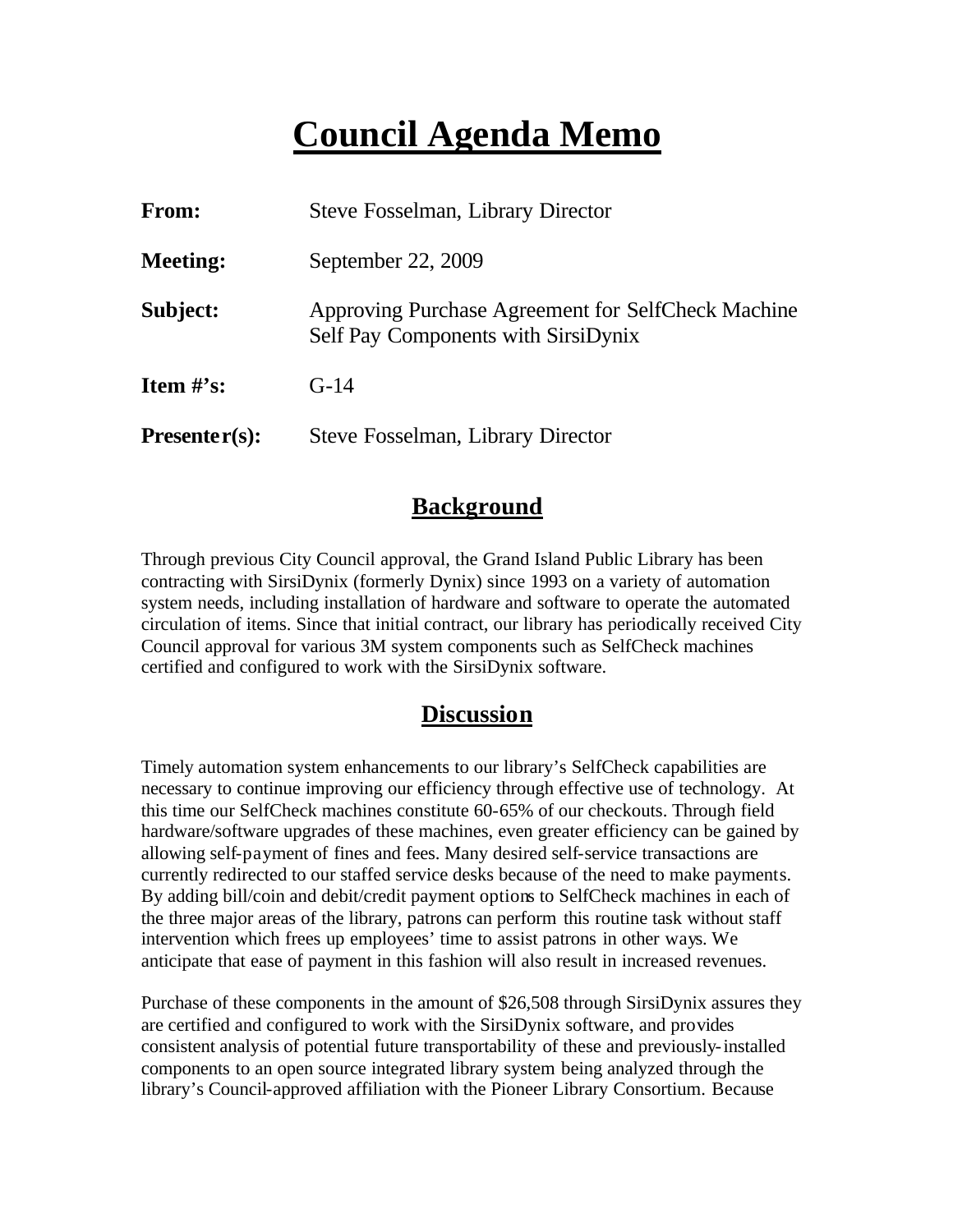these components are directly linked to SirsiDynix's database server, purchasing through SirsiDynix assures the library of consistent maintenance service regardless of the source of the problem, and discounts have been negotiated with SirsiDynix based on previous purchases.

This is a budgeted expense in the library's account 10044301-85620, which has a current balance of \$35,000 for automation enhancements.

## **Alternatives**

It appears that the Council has the following alternatives concerning the issue at hand. The Council may:

- 1. Move to approve
- 2. Refer the issue to a Committee
- 3. Postpone the issue to future date
- 4. Take no action on the issue

# **Recommendation**

City Administration recommends that the Council approve this Purchase Agreement in the amount of \$26,508 for SelfCheck Machine Self PayComponents with SirsiDynix.

## **Sample Motion**

Move to approve this Purchase Agreement in the amount of \$26,508 for SelfCheck Machine Self PayComponents with SirsiDynix.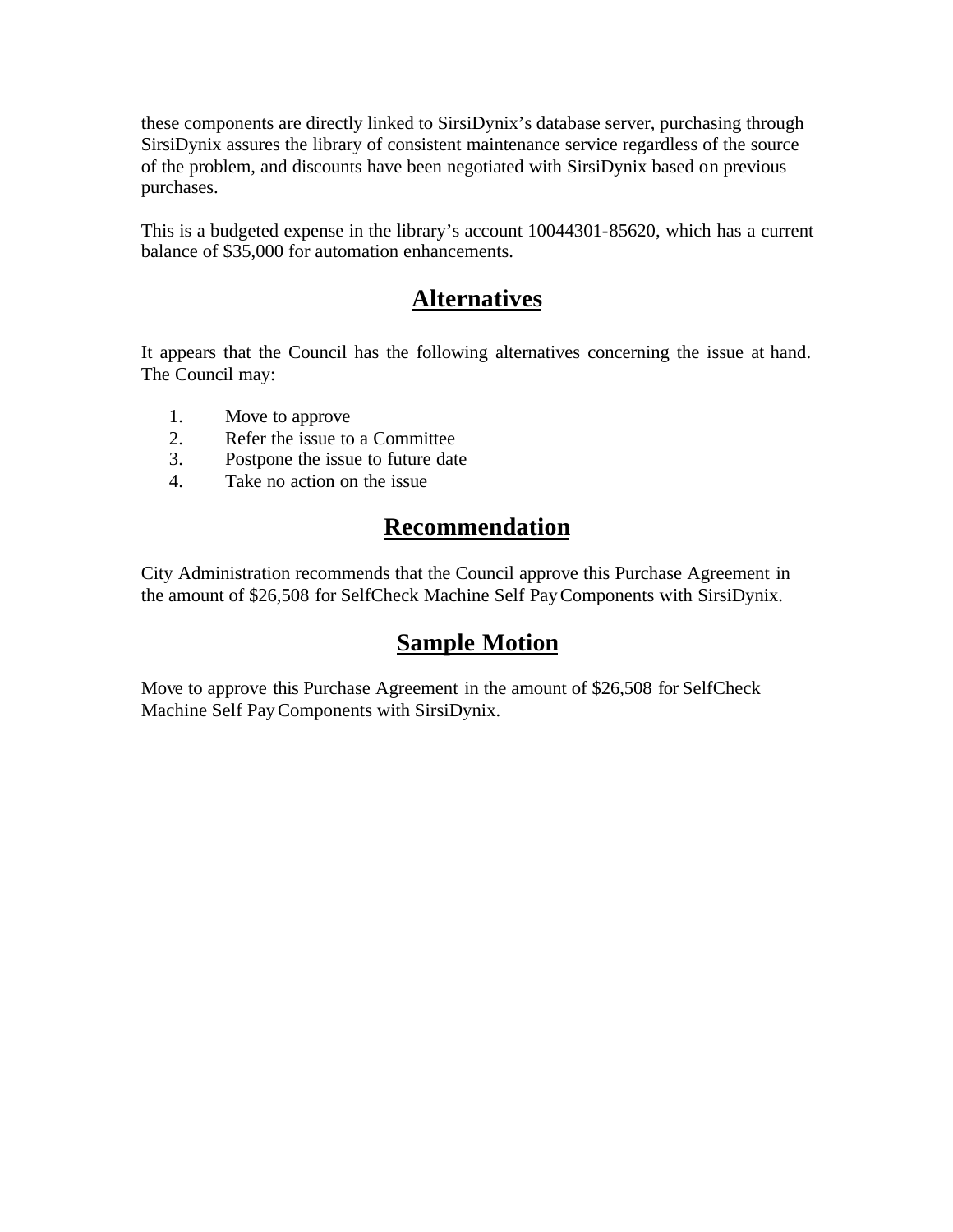# *SSirsiDynix*

### PROFESSIONAL SERVICES AGREEMENT

This Agreement is entered into between Sirsi Corporation dba SirsiDynix ("SirsiDynix") and the customer listed in the signature block below ("Customer"). The above parties agree to the following.

#### $1.$ **SERVICES.**

Statement of Work. SirsiDynix will perform the mutually  $1.1$ agreed upon services for Customer described in one or more quote or statement of work ("SOW") as the parties may agree to in writing from Each SOW, once executed by the authorized time to time. representatives of the parties, shall become a part of the Agreement. Except as expressly stated elsewhere in this Agreement, in the event of a conflict between the terms of this Agreement and the terms of a SOW, the terms of this Agreement shall prevail.

"Quote" means Quote #\_GIPL 3M FinesFees 91509, and/or the document executed by the parties specifically referencing this Schedule, which contains Customer's order specific information, including description of Software and Maintenance ordered, License Metrics and associated fees and payment terms.

 $1.2$ Change Orders. Either Party may propose a change order to add to, reduce or change the work ordered in the SOW. Each change order shall specify the change(s) to the services or deliverables, and the effect, if any, on the time of performance and on the fees owed to SirsiDynix, due to the change. Once executed by both parties, a change order shall become a part of the SOW.

Estimated Costs. Unless otherwise expressly stated in the  $1.3$ applicable Quote or SOW, Professional Services shall be provided on a time and materials ("T&M") basis at SirsiDynix's T&M rates in effect at the time the Professional Services are performed. On a T&M engagement, if an estimated total amount is stated in the applicable SOW, that amount is solely a good faith estimate for Customer's budgeting and SirsiDynix's resource scheduling purposes and not a guarantee that the work will be completed for that amount.

Delays/Costs Overruns. In the event of any delay in  $1.4$ Customer's performance of any of the obligations set forth herein or any other delays caused by Customer, the milestones, fees and date(s) set forth in the Quote shall be adjusted on a T&M basis as reasonably necessary to account for such delays, and the adjustment shall be made by change order in accordance with the provisions above.

#### $2.$ PROJECT MANAGEMENT.

 $2.1$ Responsibility. SirsiDynix shall be responsible for securing, managing, scheduling, coordinating and supervising SirsiDynix personnel, including its subcontractors, in performing the Services.

Cooperation. Customer shall provide SirsiDynix with good  $2.2$ faith cooperation and access to such information, facilities, personnel and equipment as may be reasonably required by SirsiDynix in order to provide the Services, including, but not limited to, providing security access, information, and software interfaces to Customer's applications, and Customer personnel, as may be reasonably requested by SirsiDynix from time to time. Customer acknowledges and agrees that SirsiDynix performance is dependent upon the timely and effective satisfaction of Customer's responsibilities hereunder and timely decisions and approvals of Customer in connection with the Services.

SirsiDynix shall be entitled to rely on all decisions and approvals of Customer.

 $2.3$ Subcontractors. SirsiDynix may subcontract or delegate any work under any SOW to any third party without Customer's prior written consent, provided however that SirsiDynix shall remain responsible for the performance, acts and omissions of any such subcontractors.

 $24$ Customer Data. Customer's data must be provided to SirsiDynix in a format approved by SirsiDynix or additional charges will apply.

 $2.5$ Remote Access. For installation of the System, Customer shall ensure that SirsiDynix's assigned technical personnel are able to access the System remotely. Customer shall be responsible for providing access through any security measures it deems necessary. SirsiDynix alone shall decide whether access to the System is sufficient for installation purposes. "System" means the total complement of hardware and Software furnished and maintained by SirsiDynix.

The Authorization for Data Release form attached hereto may set forth additional details regarding SirsiDynix's access to and use of Customer's personnel, facilities and equipment.

#### 3. **LICENSE AND OWNERSHIP.**

Ownership. All intellectual property rights including all copies  $3.1$ thereof in any SirsiDynix products and the results of the services including (without limitation) all deliverables and all Intellectual Property embodied herein shall, subject to Section 3.2 below, vest solely and absolutely in SirsiDynix or its licensors.

Limited License. SirsiDynix grants Customer, upon full  $32$ payment of the applicable fees and charges, a personal, nontransferable, nonexclusive, irrevocable license to use the deliverables solely for its own internal business needs.

#### $\mathbf{A}$ **TERMINATION.**

Where the non-breaching Party has a right to terminate this Agreement, the non-breaching Party may, at its discretion, either terminate this Agreement, or the applicable SOW.

Upon termination for any reason, all work products, including all drafts and works in progress of deliverables shall be delivered to Customer. Upon SirsiDynix's receipt of a notice of termination, SirsiDynix shall cease and shall cause any agent or subcontractor to cease all work under, the applicable SOW and minimize any additional costs or reimbursable expenses unless otherwise directed in writing by Customer. Except as may be expressly set forth in the applicable SOW, after such termination, Customer shall pay SirsiDynix fees for services performed to the date of termination on a time and materials basis together with any expenses reasonably incurred in connection therewith. The parties obligations under this section and Section 3 of this Agreement shall survive any termination of this Agreement.

 $File:$ 

SirsiDynix Confidential

Page 1 of 2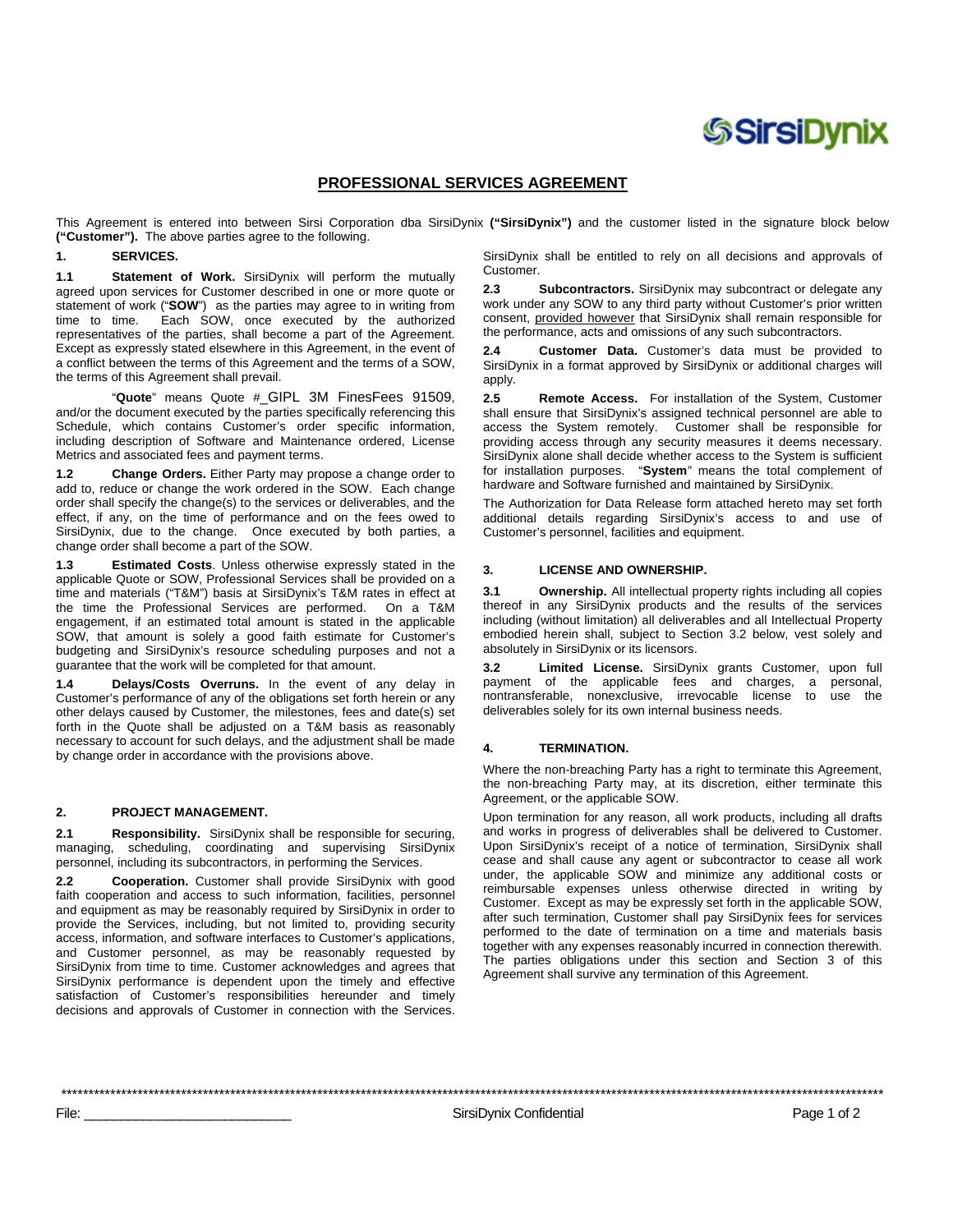IN WITNESS WHEREOF, the parties have caused this Professional Services Agreement to be executed by their duly authorized representatives as identified below.

### **Edith Abbott Memorial Library**

Title

Date

### SirsiDynix

| Authorizing<br>Signature |  |
|--------------------------|--|
| Name                     |  |
| Address                  |  |
| Title                    |  |
| Date                     |  |

Authorizing Signature Name Address

SirsiDynix Confidential

Page 2 of 2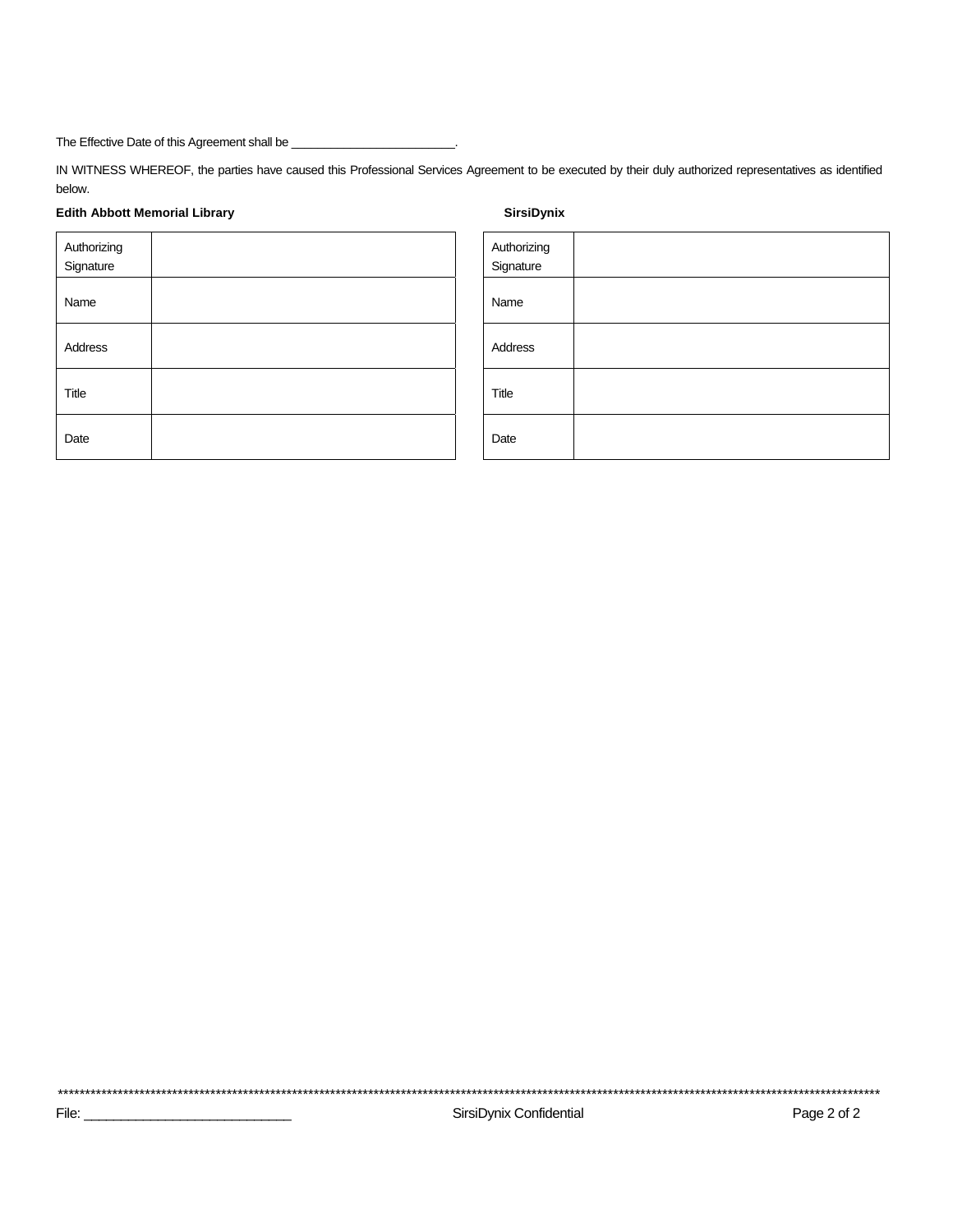|                                 | <b>SSirsiDynix</b><br><b>BM</b>                                                                                                                                                                                                                                   | <b>David Tuttle, MLS</b><br><b>Senior Marketing Consultant: RFID &amp;</b> |                                 |                               |                             |
|---------------------------------|-------------------------------------------------------------------------------------------------------------------------------------------------------------------------------------------------------------------------------------------------------------------|----------------------------------------------------------------------------|---------------------------------|-------------------------------|-----------------------------|
| Grand Sland Public              |                                                                                                                                                                                                                                                                   | <b>Self Check</b><br>Office: 800-288-8020 x5410                            |                                 |                               |                             |
|                                 |                                                                                                                                                                                                                                                                   | Direct: 801-492-3920<br>Cell: 801-691-8318                                 |                                 |                               |                             |
| Quote #                         | <b>GIPL 3M FinesFees 91509</b>                                                                                                                                                                                                                                    | Email: david.tuttle@sirsidynix.com                                         |                                 |                               |                             |
| Zone $#$                        | $\overline{2}$                                                                                                                                                                                                                                                    | <b>SirsiDynix Alliances</b>                                                |                                 |                               |                             |
| <b>Issued</b><br><b>Exipres</b> | 9/15/2009<br>11/14/2009                                                                                                                                                                                                                                           |                                                                            |                                 | e                             |                             |
|                                 | Prices include product, installation and first 15 mo. support and maintenance.                                                                                                                                                                                    |                                                                            |                                 | <b>SSITSIDynix</b>            |                             |
| Qty                             | <b>Description</b>                                                                                                                                                                                                                                                | <b>Unit</b><br><b>Price</b>                                                | <b>Extended</b><br><b>Price</b> | <b>Annual</b><br><b>Maint</b> | <b>Unit</b><br><b>Maint</b> |
| 3M - RFID                       |                                                                                                                                                                                                                                                                   |                                                                            |                                 |                               |                             |
|                                 |                                                                                                                                                                                                                                                                   |                                                                            |                                 |                               |                             |
|                                 | 8410 Self-Check Options                                                                                                                                                                                                                                           |                                                                            |                                 |                               |                             |
|                                 | 3 Fines & Fees Payment BASIC&FLEXIBLE<br><b>Field Upgrade</b><br>Includes software, card swipe, coin/bill acceptor.<br>Annual subscription fee of \$995 required after<br>year 1. NOTE: Card Cash & Coin Payment.                                                 | 8,766.00                                                                   | 26,298.00                       | 2,985.00                      | 995.00                      |
|                                 |                                                                                                                                                                                                                                                                   |                                                                            |                                 |                               |                             |
|                                 |                                                                                                                                                                                                                                                                   |                                                                            |                                 |                               |                             |
|                                 | <b>Total Price</b>                                                                                                                                                                                                                                                |                                                                            | 26,298.00                       |                               |                             |
|                                 |                                                                                                                                                                                                                                                                   |                                                                            |                                 |                               |                             |
|                                 | <b>Shipping</b>                                                                                                                                                                                                                                                   |                                                                            | 210.00                          |                               |                             |
|                                 |                                                                                                                                                                                                                                                                   |                                                                            |                                 |                               |                             |
|                                 | <b>Grand Total</b>                                                                                                                                                                                                                                                |                                                                            | 26,508.00                       |                               |                             |
|                                 |                                                                                                                                                                                                                                                                   |                                                                            |                                 |                               |                             |
|                                 |                                                                                                                                                                                                                                                                   |                                                                            |                                 |                               |                             |
|                                 | <b>Estimated Annual Maintenance Contract</b>                                                                                                                                                                                                                      |                                                                            | 2,985.00                        |                               |                             |
|                                 | <b>After Year 1</b>                                                                                                                                                                                                                                               |                                                                            |                                 |                               |                             |
|                                 |                                                                                                                                                                                                                                                                   |                                                                            |                                 |                               |                             |
|                                 | All information contained within this document is confidential<br>and may not be shared with anyone outside of the institution<br>to which it has been issued. Failure to comply will result in<br>nulification of this quotation and all pricing listed therein. |                                                                            |                                 |                               |                             |